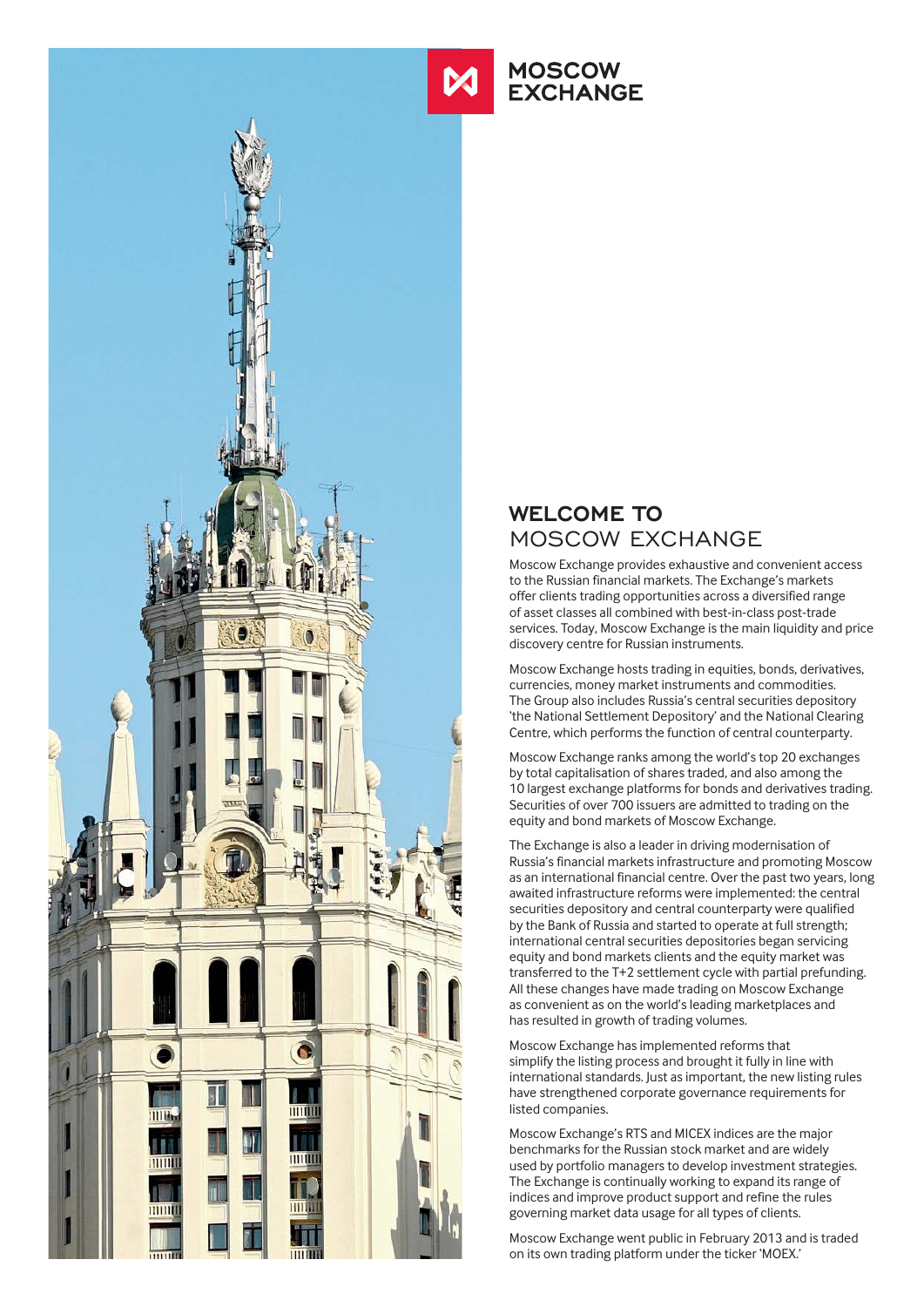## **FX AND MONEY MARKET**

Moscow Exchange's FX and Money Market is a key element of the Russian financial system. The Bank of Russia uses the Exchange's infrastructure to implement monetary policy and provide liquidity to the market through repo transactions and FX swap transactions. For its domestic and international clients, including banks and corporates, Moscow Exchange offers a range of products to manage liquidity and FX exposure. It is the centre of pricing for RUB and offers many RUB currency pairs, all with tight spreads based on a transparent order book.

## **FX Market**

All transactions (spot and swap) on the FX market are centrally cleared by National Clearing Centre. In the first nine months of 2014, average daily trading volume across all currency pairs was USD 24.7 bln. International clients account for around ten per cent of the trading volume. The FX Market is expected to soon garner additional attention from international investors as International Clearing Members gain access to the market.

While USD/RUB and EUR/RUB remain to most traded currency pairs, Moscow Exchange also actively promotes trading in other currencies. In particular the CNY/RUB pair has been well received by the market and trading in the GBP and HKD are to start soon. Moscow Exchange plans to start clearing and PVP services for





# **EQUITY & BOND MARKET**

The Equity & Bond Market is a key platform for Russian businesses to raise capital and for domestic and international investors to access equity and debt investment opportunities. The marketplace is the main trading venue for Russian stocks as well as government, municipal, and corporate bonds. In 2013-2014 YTD, 16 companies have placed stock via Moscow Exchange, raising a total of nearly RUB200 bln. On the fixed income side, more than 484 bond issues were placed, raising more than RUB3.4 trln for issuers.

In 2013, the exchange moved the trading in stocks to T+2 settlement cycle. The central counterparty emerged as an important element of the new trading system.

Most global investment banks began to provide their clients with DMA

**Domestic market cap** (USD bln)



RUB OTC transactions, which will be complimentary to exchange traded FX transactions.

### **Money Market**

There are two segments of the Money Market: repo market (repo with the Bank of Russia and inter-dealer repo) and deposit-credit operations. Repo operations represent about 90% of the Money Market's total turnover. Sovereign and corporate Eurobonds as well as DRs were recently added to the list of securities eligible for repo, which also includes stocks, domestic corporate and government bonds.

Repo with the central counterparty (CCP) is another new product available to banks and traders, with the National Clearing Centre acting as the CCP. The advantages of the service are the CCP's guarantee to fulfil repo obligations to all clients and opportunities for participants to lend and borrow cash or securities against collateral using the Exchange infrastructure.

New products under development include further extension of CCP repo terms and securities; the introduction of basket repo with the Bank of Russia and collateral management by NSD; inter-dealer repo with collateral management by NSD, and General Collateral repo with CCP.



**Repo operations** (USD bln)

to the Russian market in 2013. As a result of regulatory changes, the international central securities depositories Euroclear and Clearstream now offer settlement services for Russian stocks and bonds.

The new closing auction introduced in 2013 sets representative share prices at the close of trading. A new price-determining algorithm used in the auction substantially reduces the chances of market manipulation and corresponds with international best practice for setting closing prices.

Recent developments include a new methodology for setting tick sizes, which are now determined not only by a stock's price, but also by its liquidity. The new procedure aims to narrow bid-ask spreads and to aggregate liquidity at the best price level.

#### **Fixed Income: structure of secondary trading volume** (USD bln)

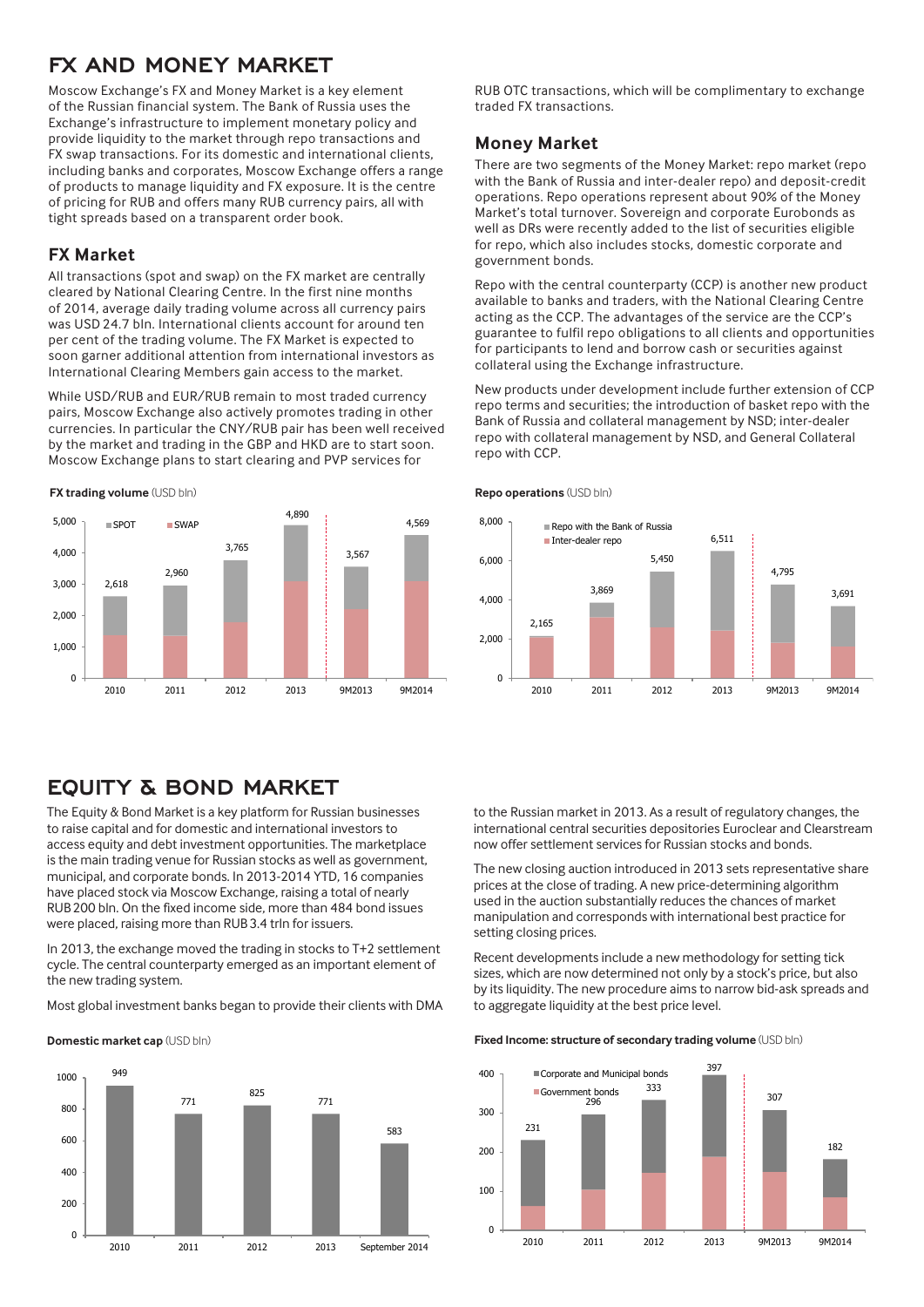In addition to attracting international investors to trade on its platform, Moscow Exchange is focused on further developing the domestic investor base. Recent changes to the regulation of pension funds, together with changes to the listing rules, allow more assets of nonstate pension funds to be invested into the market. Other legislative changes incentivise retail investors through reduced taxation to invest into stocks and bonds.

#### **Equity trading client breakdown**



#### **Fixed Income trading client breakdown**



## **DERIVATIVES MARKET**

Russia's main derivatives trading venue, the Derivatives Market allows traders and investors to trade futures and options on all classes of underlying assets available on the Russian market. Though the Russian derivatives market is relatively young, it occupies a significant place in global rankings: Moscow Exchange is among the top 10 derivatives trading venues by number of contracts traded. Currently 58 types of futures and 18 types of options are traded on the Exchange. International traders account for around 40% of market volumes.

Trading is concentrated among the top six products, comprising RTS Index futures, USD/RUB futures, options on RTS Index futures, EUR/USD futures and futures on Sberbank and Gazprom shares.

Top contracts are highly liquid by international standards, and USD/RUB futures are the most traded FX instrument globally.

Promising new instruments include fixed income futures, calendar spreads for futures and OTC derivatives clearing via the CCP.

To make trading more convenient, in addition to RUB the Exchange now accepts both USD and Euro as collateral. Traders are also now able to net risk between the Derivatives and FX markets.

New instruments are being developed constantly to meet client demand. The most recent innovations include the launch of Russian market volatility futures and futures on the sovereign 2030-maturity Eurobond.

Moscow Exchange is focused on attracting all types of international participants to the Russian derivatives market.



**Russian derivatives market trading volume breakdown**  (based on number of contracts)



## **THE CENTRAL SECURITIES DEPOSITORY,**  SETTLEMENT BANK AND TRADE REPOSITORY

The creation of a fully functional central securities depository based on the National Settlement Depository (NSD), a Moscow Exchange subsidiary, marked a milestone in the development of the Russian market and the transformation of Moscow into an international financial centre.

In addition to acting as a depository, NSD offers clearing and collateral management services. NSD settles all on-exchange transactions and most OTC transactions (including in OTC derivatives), provides services with respect to both Russian securities (as a CSD) and foreign securities (NSD covers securities issued by organisations from more than 40 countries).

Obtaining CSD status brought NSD into line with the U.S. Securities and Exchange Commission's Rule 17f-7, acting as an endorsement of the settlement regime for the Russian market. NSD acts as a Qualified Intermediary (QI), which allows clients to reduce withholding tax rates when investing in the OTC market.

The appeal of the Russian market was improved significantly by the opening of 'links' between the NSD and international central securities depositories, Euroclear and Clearstream.

NSD recently began operating as a tax agent for payments made as part of corporate actions. NSD has also registered in accordance with the FATCA requirements and obtained a Global Intermediary Identification Number (GIIN).

Following its audit, Thomas Murray, the specialist custody rating, risk management and research firm, kept the NSD's rating at AA–, which translates as 'very low Overall Risk', with a 'Stable' outlook.